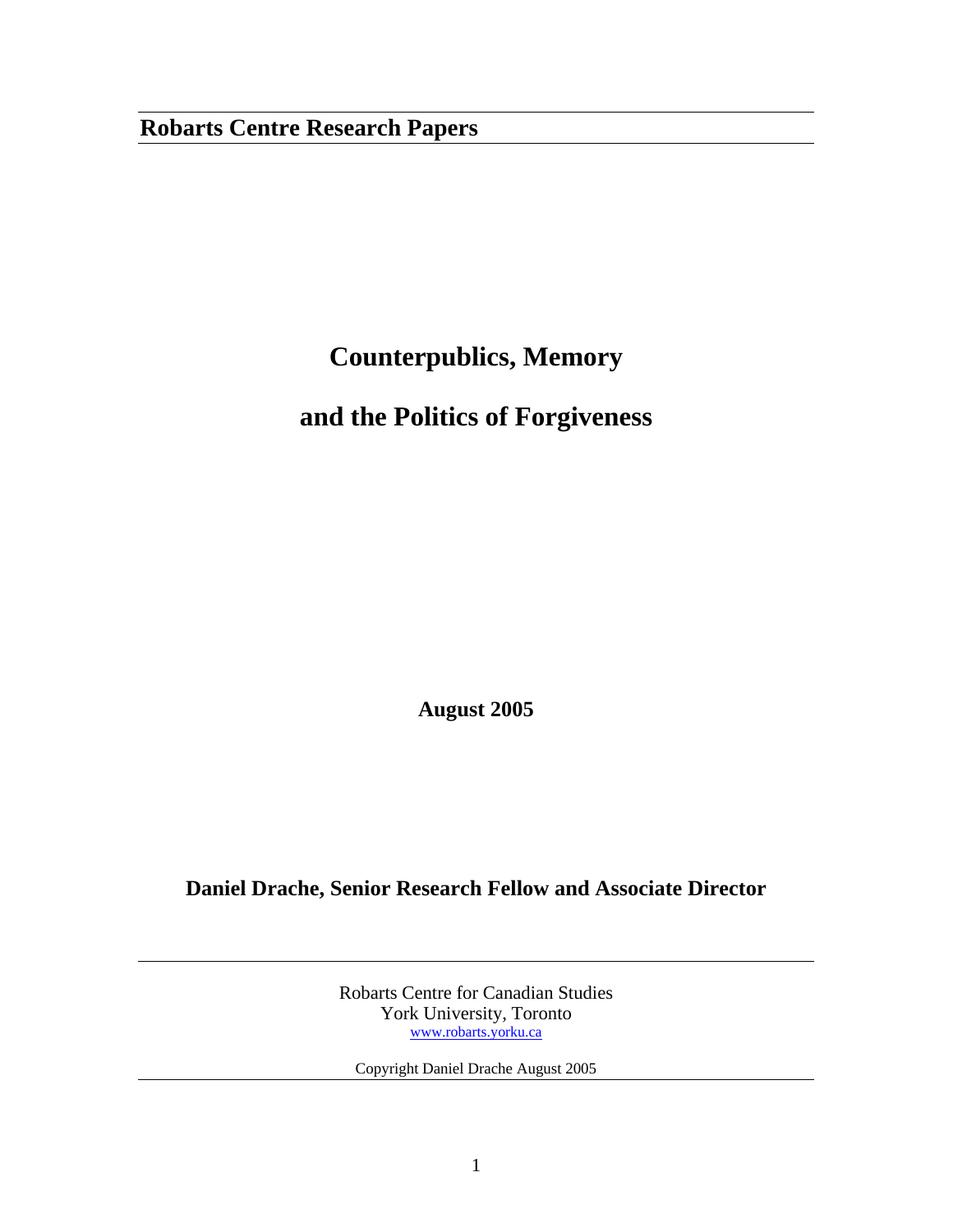Counterpublics, Memory and the Politics of Forgiveness

By Daniel Drache<sup>\*</sup>

 $\overline{a}$ 

Memory has to be tilled like a plot of land. You have to fire it from time to time. Burn the weeds down to the roots. Plant a field of imaginary roses in their place. Anne Hébert, *Kamouraska.* 

 Muriel Kitagawa wrote of the Japanese internment by the Canadian government that "time heals the details, but time cannot heal the fundamental wrong"<sup>1</sup>. Despite these very real open psychic wounds, neither modern society nor individuals are indifferent to the banality of evil. There are reasons why we always return to square-one to wrestle with our individual demons and to shake hands with the collective devils that never leave us. This is not because we have some genetic code that says we can name and shame evils, but because the effects of trauma leave an open wound that festers until closure.

 While it is always difficult for organized citizens to confront the darkest acts in their collective past, there has been a recognition about the need to confront the banality of evil and other collective forms of injustice. I think what is frustrating, of course, is that we cannot prevent them. We can only react after the fact, as Dallaire in his compassionate and haunting memoire of the Rwanda horrors so aptly depicts<sup>2</sup>.

 States, like people, act according to many overlapping and sometimes conflicting considerations. Do states act according to ethical guidelines? How can we tell? And if our ethical compass is constantly evolving, how do we know if we're making concrete progress? What grade would we give Canada, a middle power with a reputation as peace-

<sup>\*</sup> Many thanks to Blake Evans for his assistance in the writing and preparation of this text.

<sup>&</sup>lt;sup>1</sup> Muriel Kitagawa, quoted in Dennis Gruending (ed). Greatest Canadian Speeches. Markham: Fitzhenry & Whiteside Limited, 2004. p.156.

<sup>&</sup>lt;sup>2</sup> Romeo Dallaire. Shake Hands With the Devil: the Failure of Humanity in Rwanda. Toronto: Random House Canada, 2003.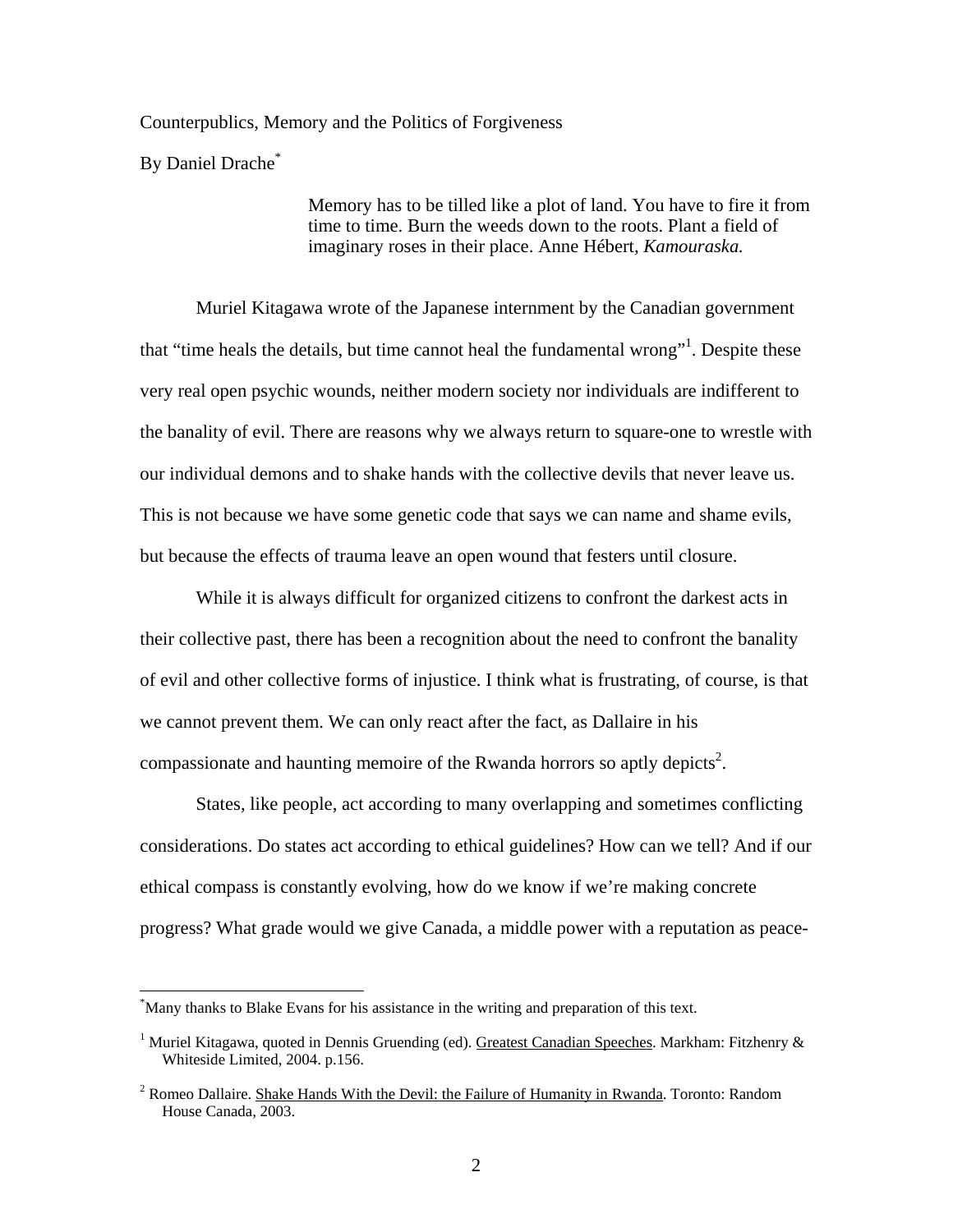keeper and advocate for human security, as an ethical actor? If Canada is to set a high standard with respect to human rights and the duty to protect, do its deeds measure up to its words.

#### **Human Rights Abuses and the Ethics of State Remembering**

 Even a cursory examination of its behaviour in key areas, we can see that Canadian state policy doesn't always live up to absolute ethical scrutiny. Ottawa didn't send troops to Iraq, but the Canadian government stopped well short of criticizing American unilateralism. On balance, Canada gets a B+ for its support for multilateralism. On the Maher Arar case, when Canadian intelligence services were complicit in sending a Canadian citizen back to Syria to face a year of torture and interrogation, Ottawa receives a D. The Prime Minister has been very eloquent on First Nations rights and selfgovernment, but Canada's policy towards its First Nations remains a national disgrace. It has never accepted its full responsibility for the socio-psychological abuse of children separated from their parents during their formative years. Nor has it lived up to its treaty obligations. Ottawa receives a failing grade.<sup>3</sup>

Do Canadians believe that they have a compassionate and effective set of policies regulating immigration? Ottawa accepts roughly 300,000 immigrants every year. As a major destination for immigration, Canada could do much better. Political refugees are a strong ethical test of any country's policies and compassion. Canada offers safe haven to between 25,000 and 40,000 persons needing protection every year. Not an insignificant number. But the Bush revolution in foreign policy is going to reduce Canada's intake, and strain our responsibility to the UN Convention on Refugees. Canada has signed the

 3 Ronald Wright, *Stolen Continents The 'New World' Through Indian Eyes,*Toronto: Penquin Books, 1993.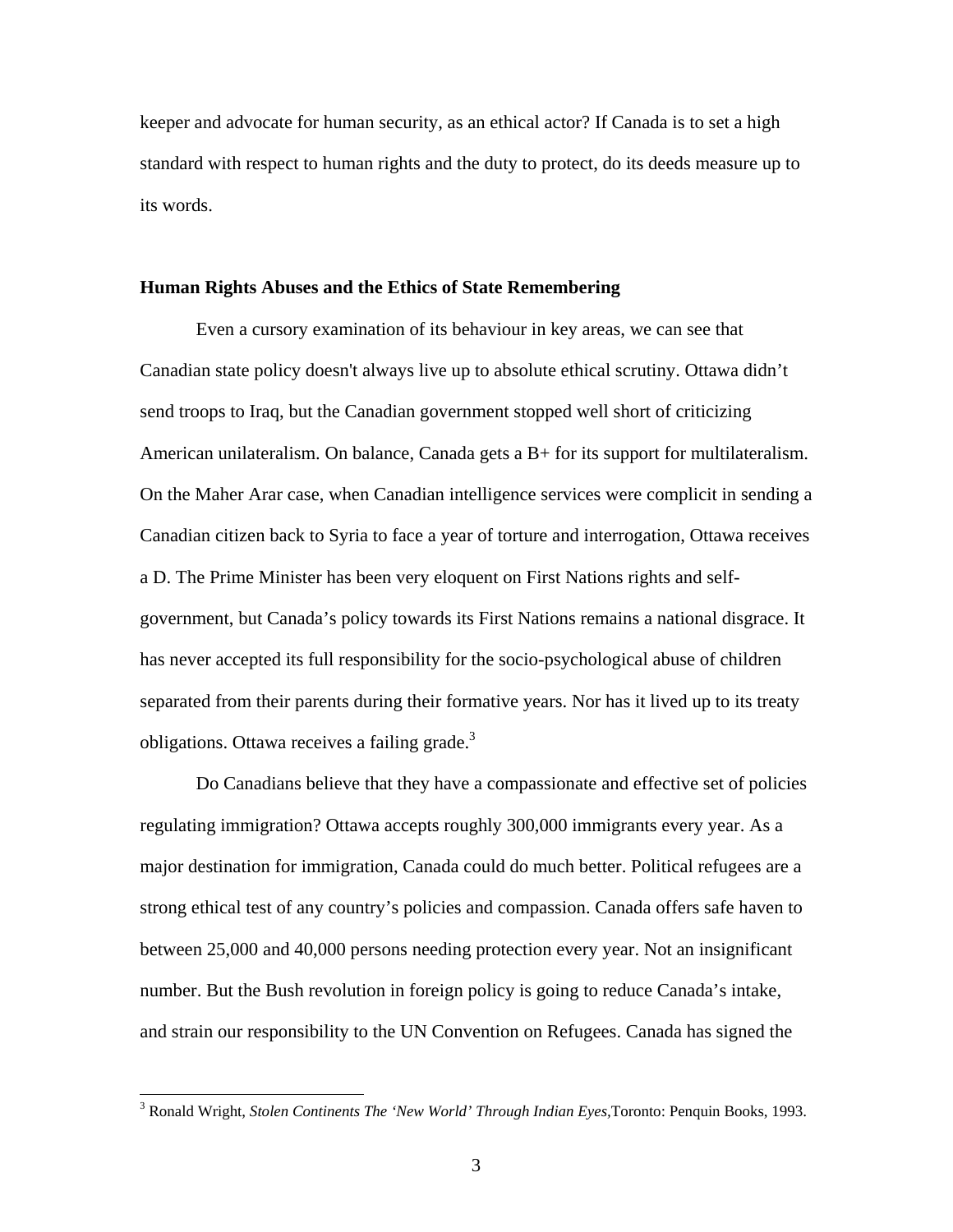third party agreement, which restricts Ottawa's safe haven for Central American refugees.<sup>4</sup> On gay and lesbian rights, Canada is ahead of the pack for its recognition of same-sex marriage. On poverty eradication, Canada, like many other countries from the global North, spends less on global development today than it did a decade ago.

 Is the gap between word and deed unique to Canada? The increase in American human rights abuses at home and abroad have become an alarming trend. The torture and abuse of prisoners at Guantanamo Bay and Abu Ghraib prison, its retention of the death sentence, and its massive black population have earned condemnation from global public opinion<sup>5</sup>. Torture, human rights abuses, execution, and the increase in political prisoners is on the rise in many countries in the global North and South.

 States that have some capacity and which accept international obligations are frequently laggards on ethical issues. Much has changed since the days of Clausewitz, yet states are still driven above all by self-interest, power, and a disregard for international law when the costs for breaking international norms are only a moral slap on the wrist. Many states are allergic to any substantial results-driven open dialogue which would deliver basic and substantive justice to past victims of systematic human rights violations.

 No country readily confronts the dark and sordid history that has been part of its nation-building. For example, I am not sure what we remember about the Jews who were refused entry to Canada leading up to World War II, and who were sent to their death in Nazi concentration camps as a result<sup>6</sup>. The Canadian Civil Liberties Association in a 1994 survey of high school students found that 89 percent knew that the Nazis had gassed

<sup>&</sup>lt;sup>4</sup> Daniel Drache, Borders Matter: Homeland Security and the Search for North America, Halifax, Fernwood, 2004.

<sup>&</sup>lt;sup>5</sup> US Human Rights Network. "A Human Rights Memorandum to President Bush". Znet. March 02, 2005. http://www.zmag.org/content/showarticle.cfm?SectionID=80&ItemID=7349

<sup>&</sup>lt;sup>6</sup> Irving Abella and Harold Troper. None Is Too Many: Canada and the Jews of Europe, 1933-1948. Toronto: Key Porter, 2000.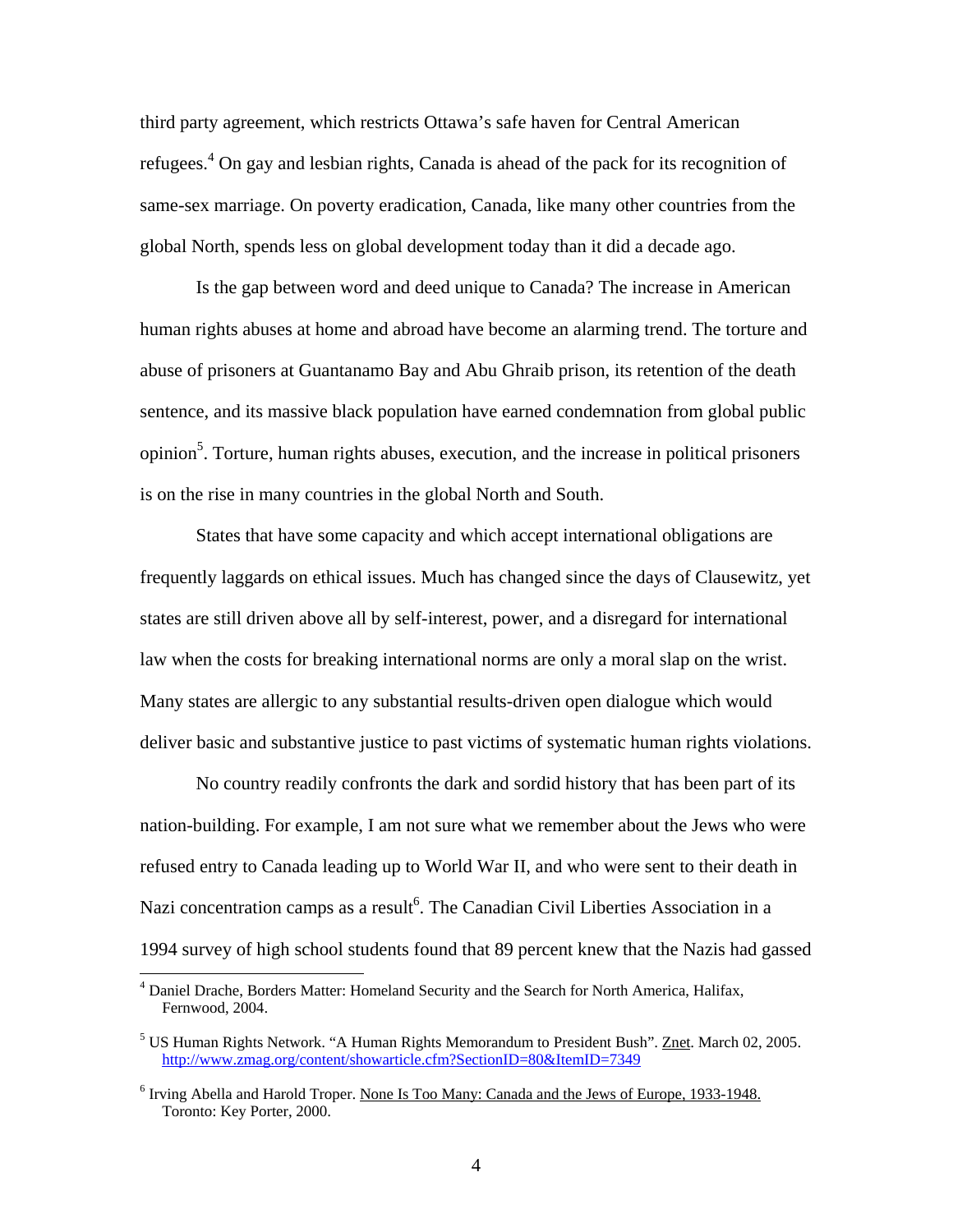millions of Jews during the second World War. Beyond that one singular fact only 59 percent knew that Jews had been subject to experiments in the death camps. When it came to Canada's role in admitting Jews escaping Nazism, only 20 percent understood that had refused entry of Jews fleeing Nazism.<sup>7</sup> No society's memory is perfect but Canada's recollection of human rights abuses is uneven and, by today's standards, wanting..

The average Canadian's memory of the Japanese-Canadians who were born here only to be forcibly removed from their homes in BC and sent to internment camps thousands of miles away is probably no better. $8$  Communities that have suffered grievous wrongs never forget but the extreme provincialism of Canadian society without a national school curriculum has only belatedly tried to come to terms with the ethics of identity and the treatment of Canadian Japanese at the hands of the majority. What lessons have Canadians learned from the Doukhabours, who in the 50s had their children stolen from their parents and put in residential schools<sup>9</sup>? Every society stigmatizes its non-conformist dissenting minority. With the Doukabhours it was easier to condemn and deny them their rights rather than defend them against systematic discrimination by the police and BC authorities.

 It would be comforting to believe that as a society, Canadians have reached a consensus where one human rights abuse is one too many. Canadians cannot be naïve and ignore the fact that societal memory is frequently partial and selective. What we

<sup>7</sup> Quoted in Michael Valpy, "Anti-Semitism", *Globe & Mail*, March 26 2005.

<sup>8</sup> Adachi, Ken. *The Enemy That Never Was : A History of the Japanese Canadians*. Toronto: McClelland and Stewart Ltd., 1977. see also http://www.yesnet.yk.ca/schools/projects/canadianhistory/camps/internment1.html

<sup>&</sup>lt;sup>9</sup> George Woodcock and Ivan Avakumovic. The Doukhobors. Toronto: McClelland and Stewart; Ottawa; Institute of Canadian Studies, Carleton University, 1977.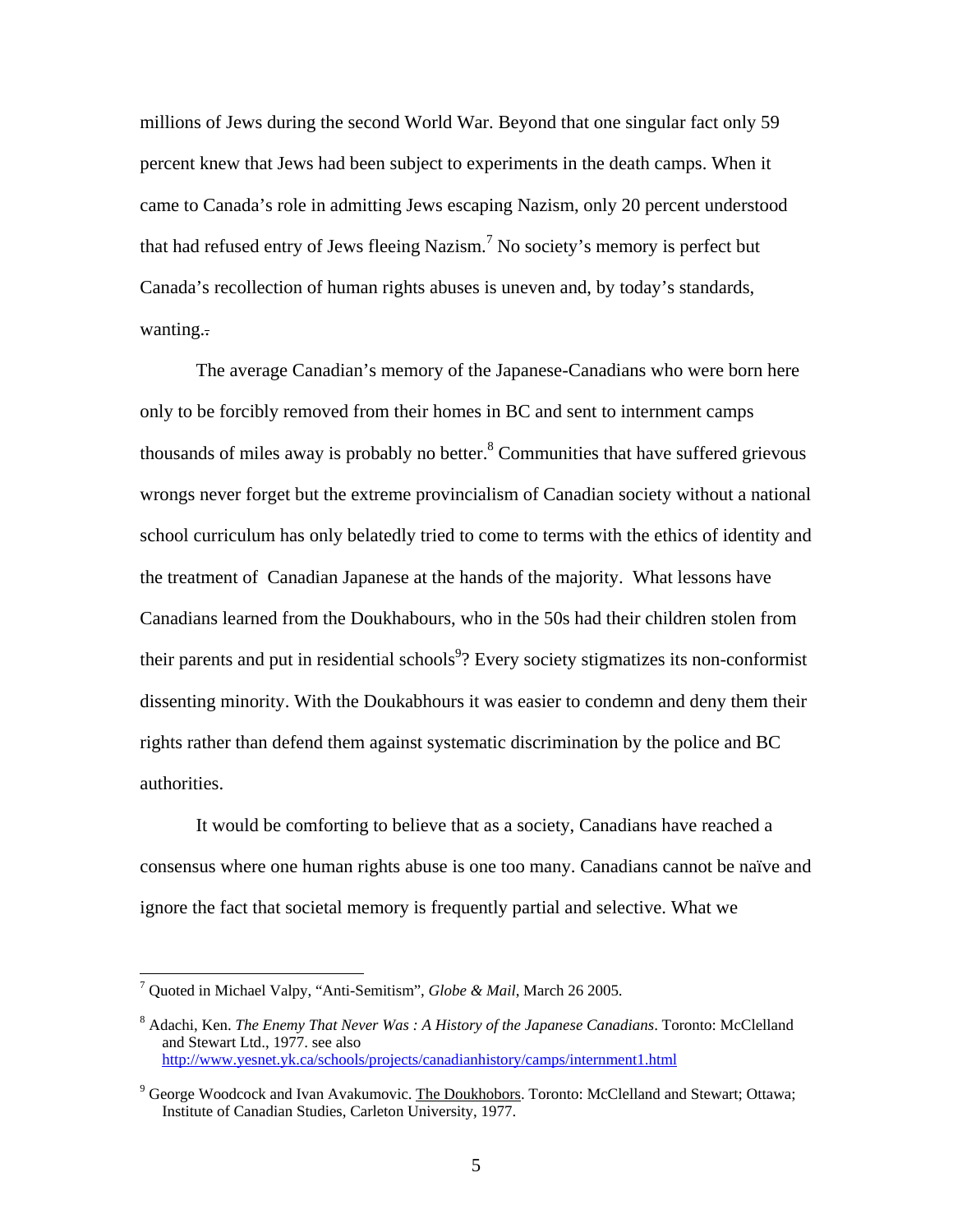remember is intensely political, and what we selectively screen out is neither random nor irrational.

### **Counterpublics, Truth, and Reconciliation**

 $\overline{a}$ 

And why is this? Because societal memory is just like individual memory when confronted with past acts of guilt, wrongs and shame. No one easily owns up to their failure to act ethically, compassionately, and justly. The silos of exclusion have large and imposing walls and avoidance is a defence mechanism against deep-felt shame and social acquiescence. Most of us need to be pushed and prodded with an assortment of carrots and sticks. Then, people often surprise themselves by taking crucial step of reconciliation towards their families, friends, colleagues, and neighbours who have either wronged or been wronged by them. Global counterpublics and international law are the carrots and sticks that force states to engage in truth and reconciliation.<sup>10</sup>

 Most recently, the eighties were an ethics-free zone, and few had second thoughts about the social impact of global free trade. After the battle of Seattle, Quebec and the collapse of the WTO talks in Cancun, that is no longer the case. Elites have lost control of the free trade agenda and are now on the defensive. The WTO is in constant crisis and paralysis, and the global South has become sceptical of the need for more trade liberalization.

 A decade ago, few would have thought that global poverty eradication would be an alternative to the policy goals and values of neoliberalism. Even fewer would have predicted that "Another World Is Possible" would replace TINA, There Is No Alternative. The new consensus is that strong democracy, human rights, global

<sup>&</sup>lt;sup>10</sup> David Held, "Cosmopolitan Democracy and the Global Order: A New Agenda", in James Bohman and Mattias Lutz-Bachmann eds., *Perpetual Peace Essays on Kant's Cosmopolitan Ideal,* Cambridge: MIT 1997.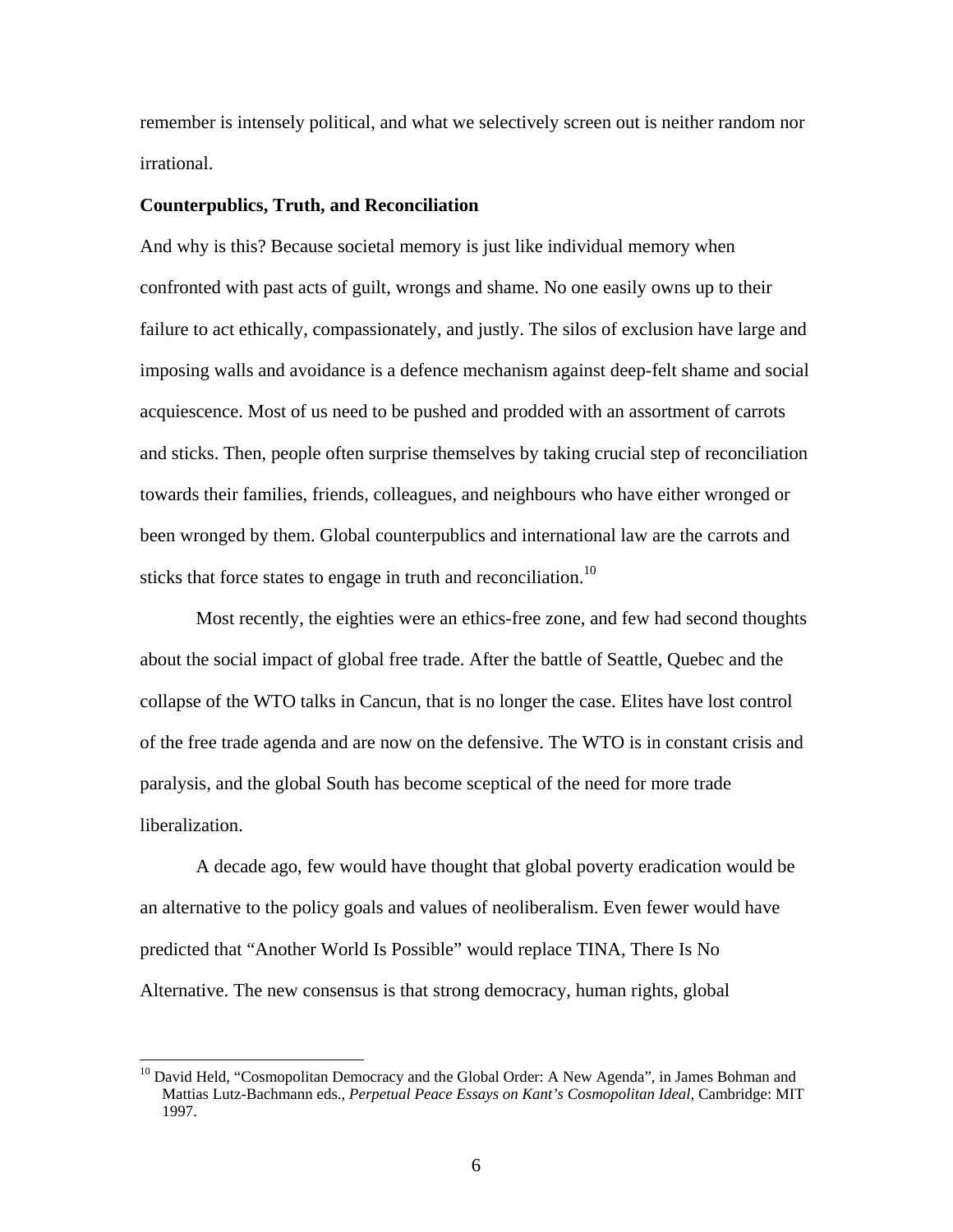governance, and accountability are the starting point for a fundamental reorientation.<sup>11</sup> Behind the sea-change are global counterpublics where anyone between 15 and 55 is as likely to be a sceptic, a radical contrarian, or a battler as much as a conformist<sup>12</sup>. The modern culture of dissent increasingly defines who we are and who we want to be as active citizens. The question is how does a society promote social, cultural and ethnic differences and guarantee minorities their rights? $13$ 

 What is in the majority's interest always involves a class of decision-making procedures that draws lines, admits some while leaving others out. Democracy has produced and reproduced exclusion as a social fact even though political rights broadened dramatically after World War II. If the law defines in Charles Taylor's words 'community as those whose freedom it realizes and defends together', then it is not difficult to see why a networked belief in citizenship has failed many sub-groups, national minorities and others.<sup>14</sup> They have not been able to see themselves as part of the larger sovereign people. Until recently the language rights of many ethnic groups have been ignored, repressed or crushed by intolerant majorities that demand minorities assimilate and speak English or French. Quebecers, First Nations and Basques are but a few contemporary examples where popular sovereignty has failed to be inclusive. National minorities have been kept on the outside looking in, excluded on the

 $11\,$ 11 Daniel Drache,. Ed. *The Market or the Public Domain: Global Governance and the Asymmetry of Power*. London: Routledge, 2001.

<sup>&</sup>lt;sup>12</sup> Daniel Drache, David Clifton, and Marc Froese. The Iconography of Dissent and Global Politics. A Digital Report from the Counter-Publics Working Group, Robarts Centre for Canadian Studies, October 2004. http://www.yorku.ca/robarts/projects/iconography/

<sup>13</sup> Emmanuel Todd, *After The Empire The Breakdown of the American Order*. New York: Columbia University Press,2003.

<sup>14</sup> Charles Taylor, Democratic Exclusion( and its Remedies?, *Citizenship, Diversity and Pluralism Canadian and Comparative Perspectives.*Alain Cairms, eds. Montreal: McGill-Queen's UP, 1999, 266.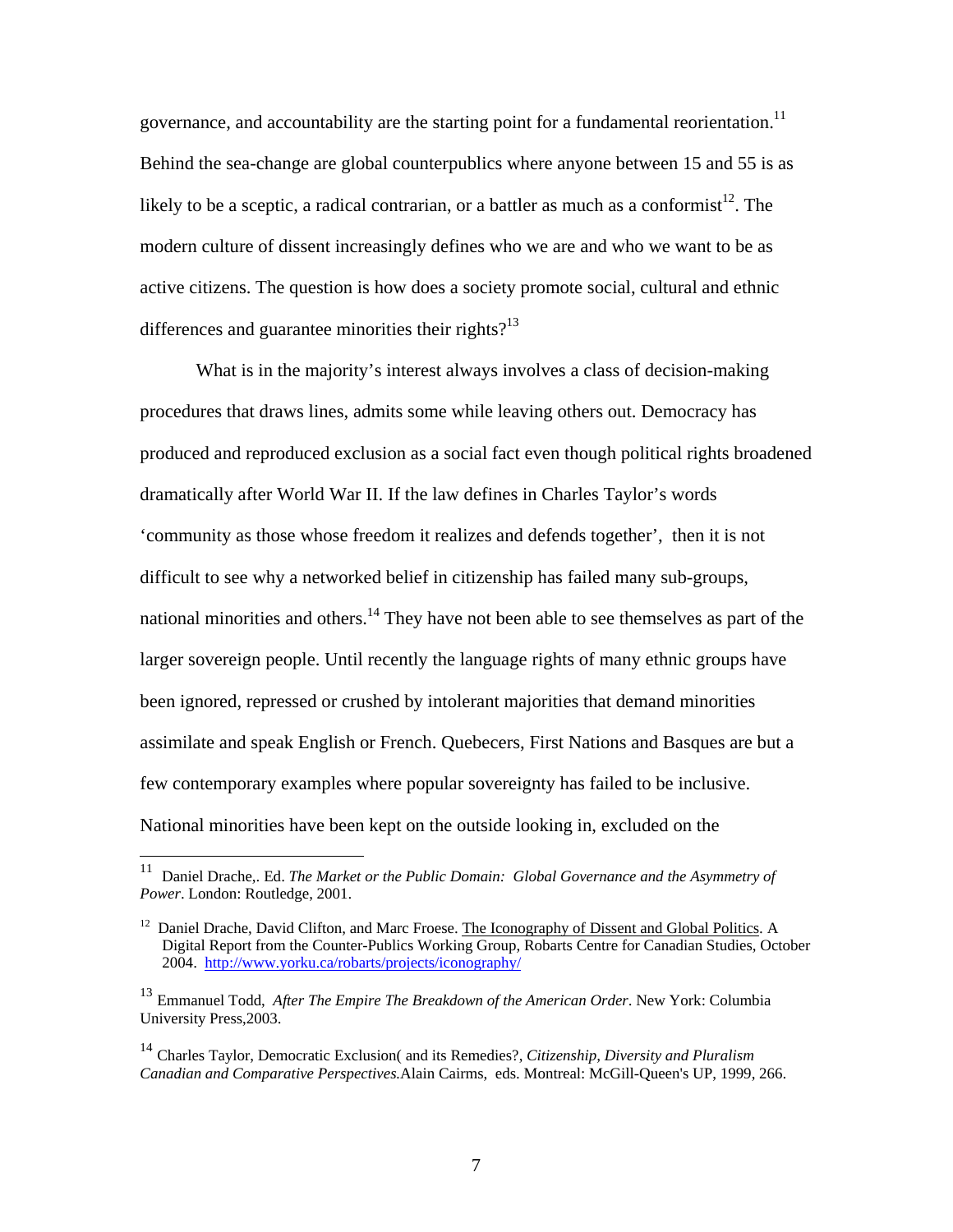questionable grounds of nationalism, public security, linguistic needs and social cohesion.

The critical issue of establishing the boundary between private interest and public purpose is intensely important, particularly at a time of global economic interdependence. Every society has need of common resources, places, spaces and services–diverse kinds of sanctuaries and protected social space maintained by the public interest, which fosters a vibrant practice of collective responsibility. Being a public citizen in the public domain should be seen as a complementary autonomous site of social life, a safe haven where the citizen moves from a passive to an active agent to secure and protect fundamental political and economic rights.

The need for a strong and resilient public domain alerts us to the fact that social goods of all kinds, from human security to sustainable environmental practices, can and do override entrenched private property rights in many instances. The imperative associated with these collective necessities furnished by the public domain is also compelling because its message is both direct and democratic–it is that the environment, labour standards, cultural diversity, the organization of a better life, redistributive goals– all need the collective 'we'. As well, it speaks to the concern that the goods and services owned in common belongs to us–the people–not to them, private rent-seeking actors who put self-interest before the collective need.

The public domain is most effective and becomes a strategic site when it is shaped by active counterpublics. The preservation of forms and spaces of popular spontaneous action has its antecedents in Hannah Arendt's notion of counter-power and spontaneous action where public discourse and debate points to a re-engagement with words and deeds and a belief in citizenship not as a theoretical idea but as lived experience.

8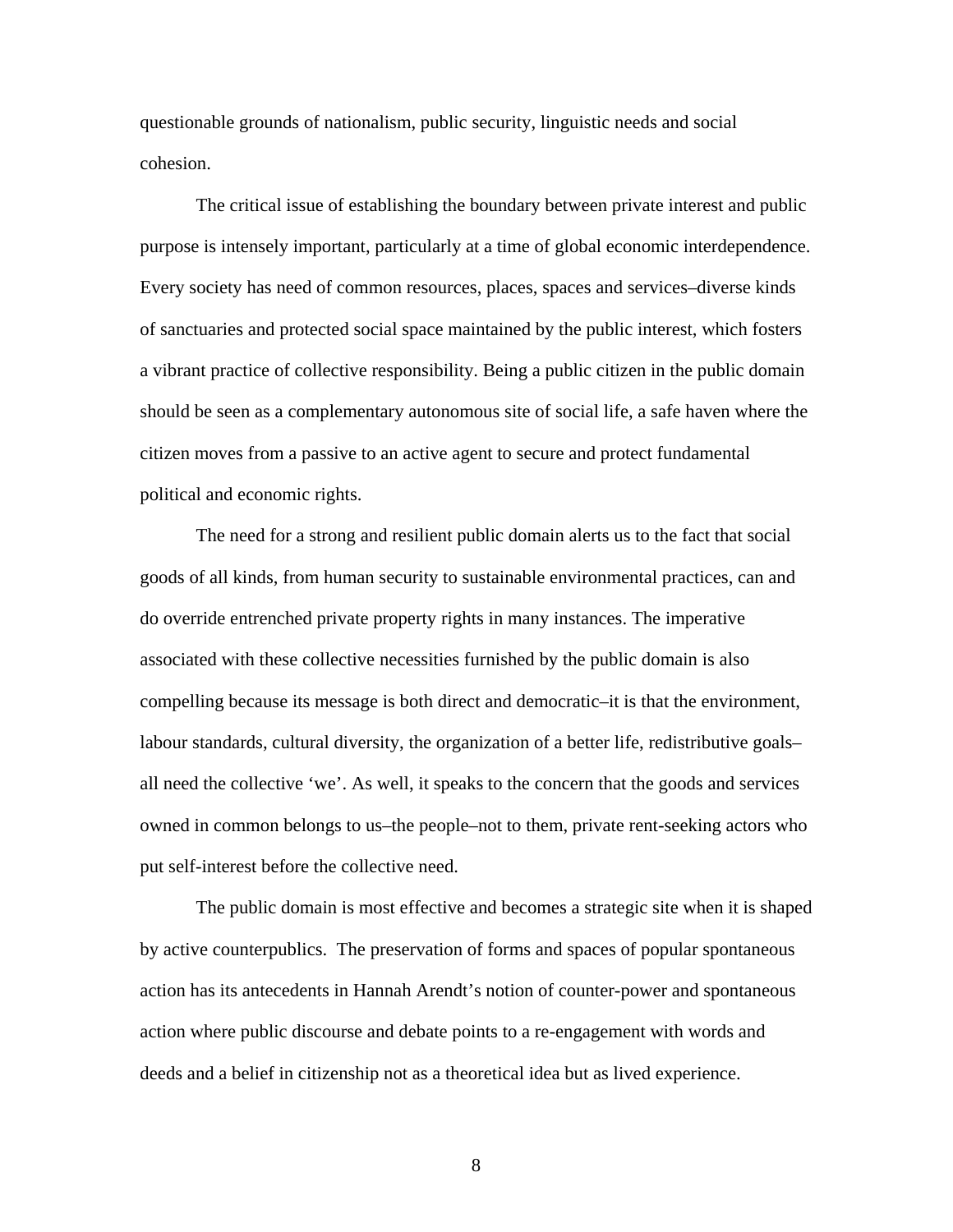The latest iteration is not a throwback to 'old public goods' of the welfare state model or the legal formalism that in theory protects individual rights but in practice fails to facilitate the norms, trust and networks of co-ordination and co-operation for mutual benefit.15 Putnam's recent article significantly entitled *Constraining Capital, Liberating Politics* captures the growing bonds of social solidarity that have fostered popular mobilization pressuring governments to increase public outlays and impose new regulations on global capital. In every society public goods plus the public sector plus networks of social capital and responsibility plus the non-traded social values shed dramatic light on the size and depth of the public domain.<sup>16</sup> It is more diverse, resilient and richer in resources than most believe despite almost three decades of global privatization and the anti-growth zero-inflation principles of the discredited Washington Consensus.

### **The Politics of Forgiveness and The Public Good**

Across the world global and local publics in all their diversity are intent on holding governments accountable in ways that didn't exist a decade ago. These coalitions of actors, networks, and transnational groups have grown in influence and importance. They represent a voice of empowerment for social justice and collective responsibility<sup>17</sup>. So far, in the cycle of dissent, counterpublics have shown no sign of flagging, but their effectiveness could decline in the future.

<sup>15</sup> Robert D. Putnam, *Bowling alone: the collapse and revival of American community*. New York: Simon & Schuster, 2000.

<sup>16</sup> Michel Albert, *Capitalisme Contre Capitalisme*. Paris: Seuil, 1991.

<sup>&</sup>lt;sup>17</sup> Sidney Tarrow. Power in Movement. New York: Cambridge University Press, 1994.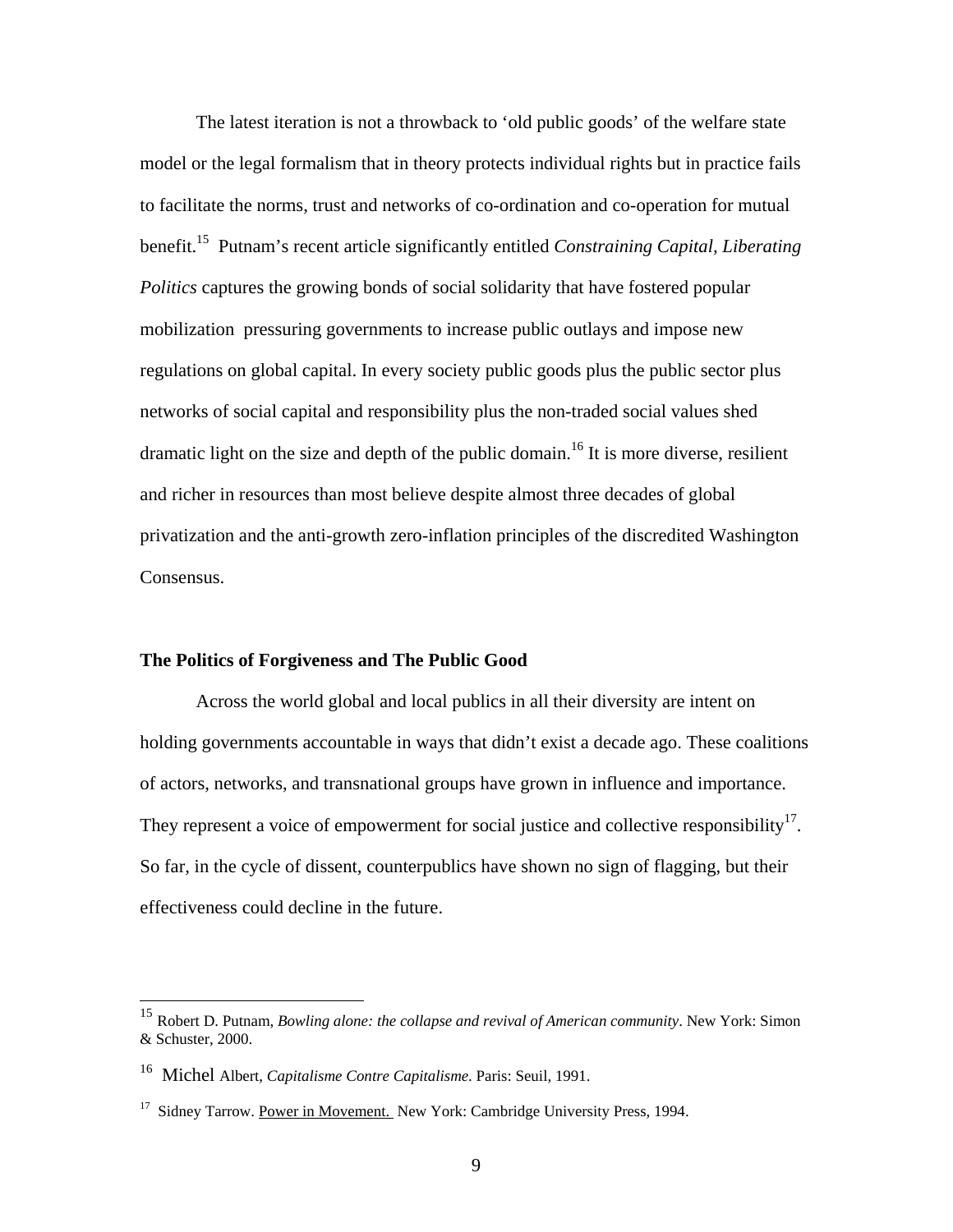These important changes in the constitutive social environment have created the foundation for a new relationship between ethics and state responsibility. Cycles of dissent are driven by anger and disillusionment with global free trade and its asymmetrical benefits. There is a lot of reason to be an activist, a sceptic and a contrarian – global hunger, inequality, social exclusion, racism and environmental degradation to cite only a few 'public bads' that threaten human security and human rights on a global scale. Global public opinion is increasingly holding the elites to task. They are intent on redefining the social basis of 'things public' when the line between the public and private is so blurred.

We don't have an adequate handle on the ampleur and magnitude of the global dissent movement. These normative communities of public activists have multiplied and sprung into prominence in the global North and also in the global South. Their presence and influence has been an effective brake on the One World template of Washington Consensus neoliberal policies that are organized around simple economic dictates to the detriment of social and cultural ones.

Creating a successful politics of inclusion is a high-maintenance high-risk activity. Societies, as many experts recognize, have an equal capacity to be backsliders on ethical issues as to take effect measures to build reconciliation and bring closure about past wrongs. The causal links between the politics of forgiveness and social justice are not easily forged. The public is a social totality that is multidimensional and made up of sharp cleavages, contentious divides and deep economic divisions. The growth of shared sovereignty and responsibility has meant greater diversity and less commonality. Social justice and forgiveness are such immense categories, each represents such different challenges, and all operate on such different levels. Creating institutional relationships to

10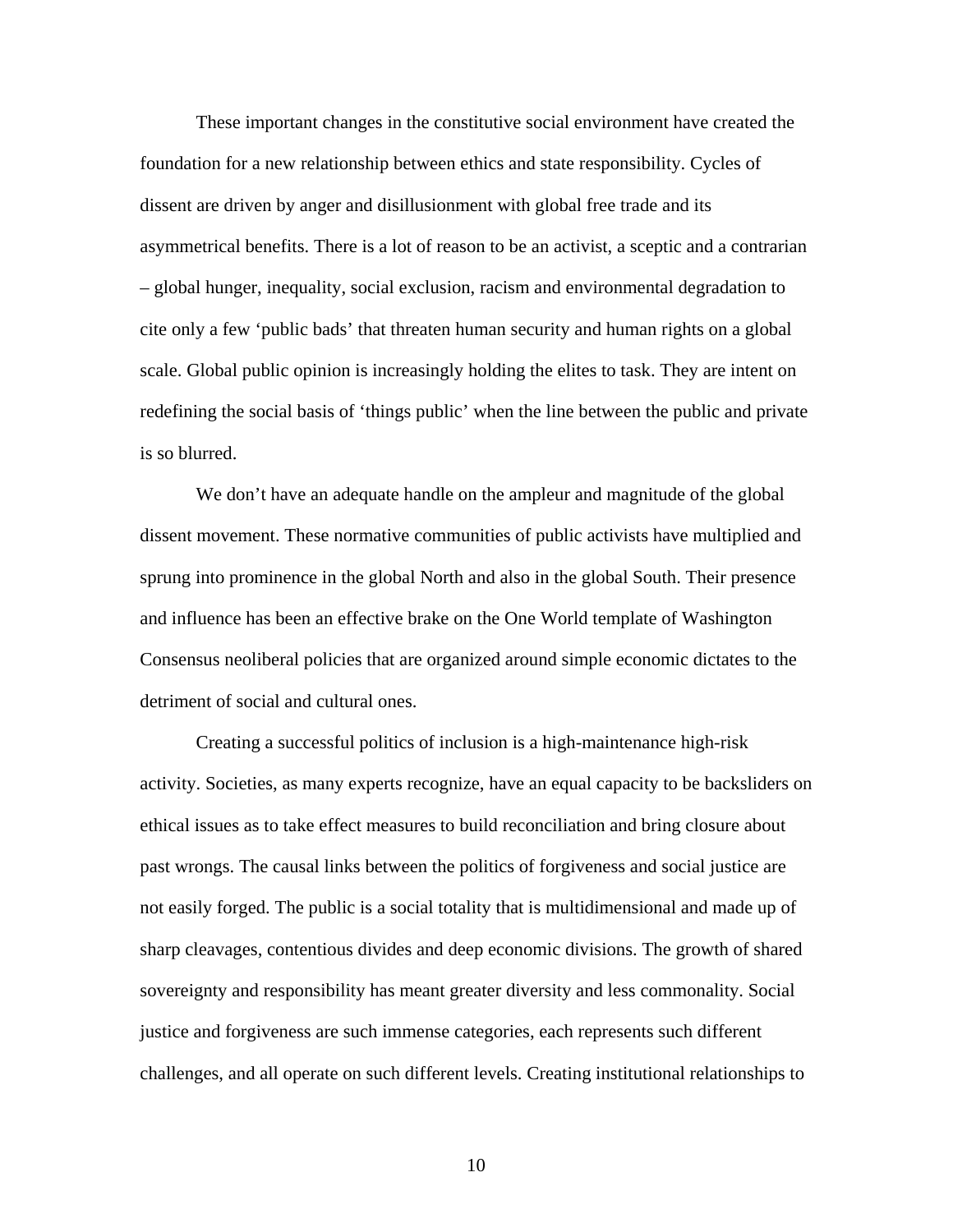heal the wounds of the past and build a human-rights based social order requires acknowledgement that global governance has become the incubator for change at the local and national level. $18$ 

Strong democracy and new citizenship practices holds out the prospect sovereignty will continue to adapt and change to new circumstances as the relationship between citizens and their state is being transformed by the crises of global governance. And if we think about it, societal memory is always in a race with itself. It forgets as much as it remembers of past wrongs and injuries, all the while having an autonomous capacity to cause contemporary harm. We are still very far from a strong and developed understanding of the structures that build tolerance and promote mutuality. Zarka and Taylor are right to stress the politics of self-recognition as the critical component for drawing on the long tradition in thought and feeling about the universal diversity of human experience.<sup>19</sup>

 It is important to recognize that in a world of intense interdependence wherever there are established hierarchies there are also counterpublics undermining them. When the leaders from the global North like Blair or Bush defend unilateral regime change, global free trade and human rights abuses in Guantanamo Bay, the public is as likely as not to doubt their words and deeds.

 This deep-rooted suspicion of public authority has fed a culture of transnational dissent. Everywhere, public awareness no longer automatically follows official dictates. Global counterpublics are a constant reminder to the state that it no longer holds a

<sup>18</sup> Manuel Castells, "The 2004 Ithiel de Sola Pool Lecture: Global Governance and Global Politics." *PS: Political Science and Politics* 38:1(January): 9-16, 2004.

<sup>19</sup> Yves Charles Zarka, avec Cynthia Fleury, *Difficile tolérance*. Paris: Puf, 2004 ; Charles Taylor, The Politics of Recognition. *Multiculturalism Examining the Politics of Recognition*.Amy Gutman, eds. Princeton: Princeton University Press., 1994.